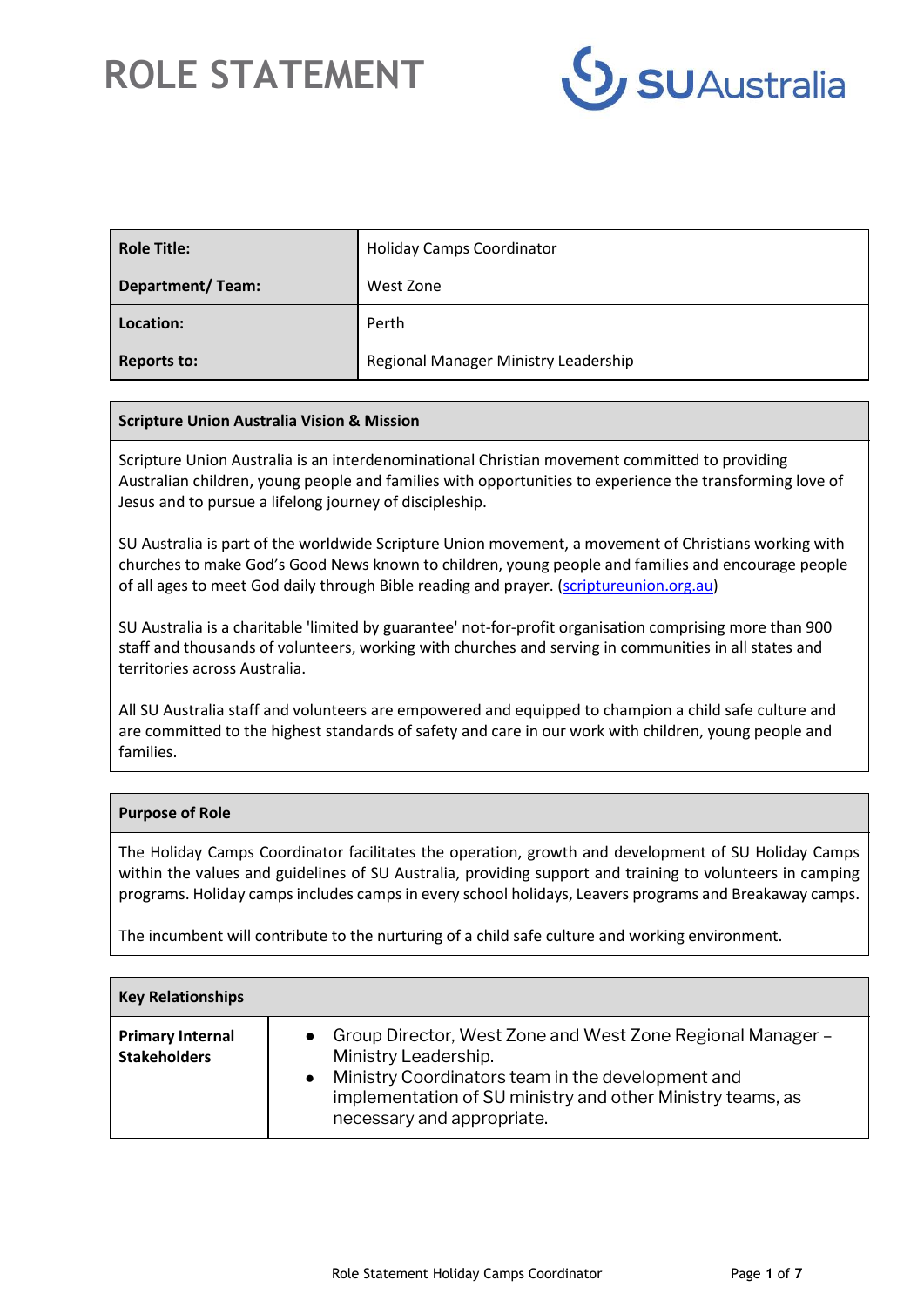

|                                              | West Zone Support Staff - Ministry Operations, Finance and<br>$\bullet$<br>Administration and their national teams - Support Hub, Finance and<br>Engage and Equip Department. |
|----------------------------------------------|-------------------------------------------------------------------------------------------------------------------------------------------------------------------------------|
| <b>Other Internal</b><br><b>Stakeholders</b> | SU Australia volunteers for camping, particularly camp Team Leaders<br>People Services<br>$\bullet$                                                                           |
| External<br><b>Stakeholders</b>              | Parents of SU Australia camp attendees<br>$\bullet$<br>Campsite and activity providers<br>$\bullet$                                                                           |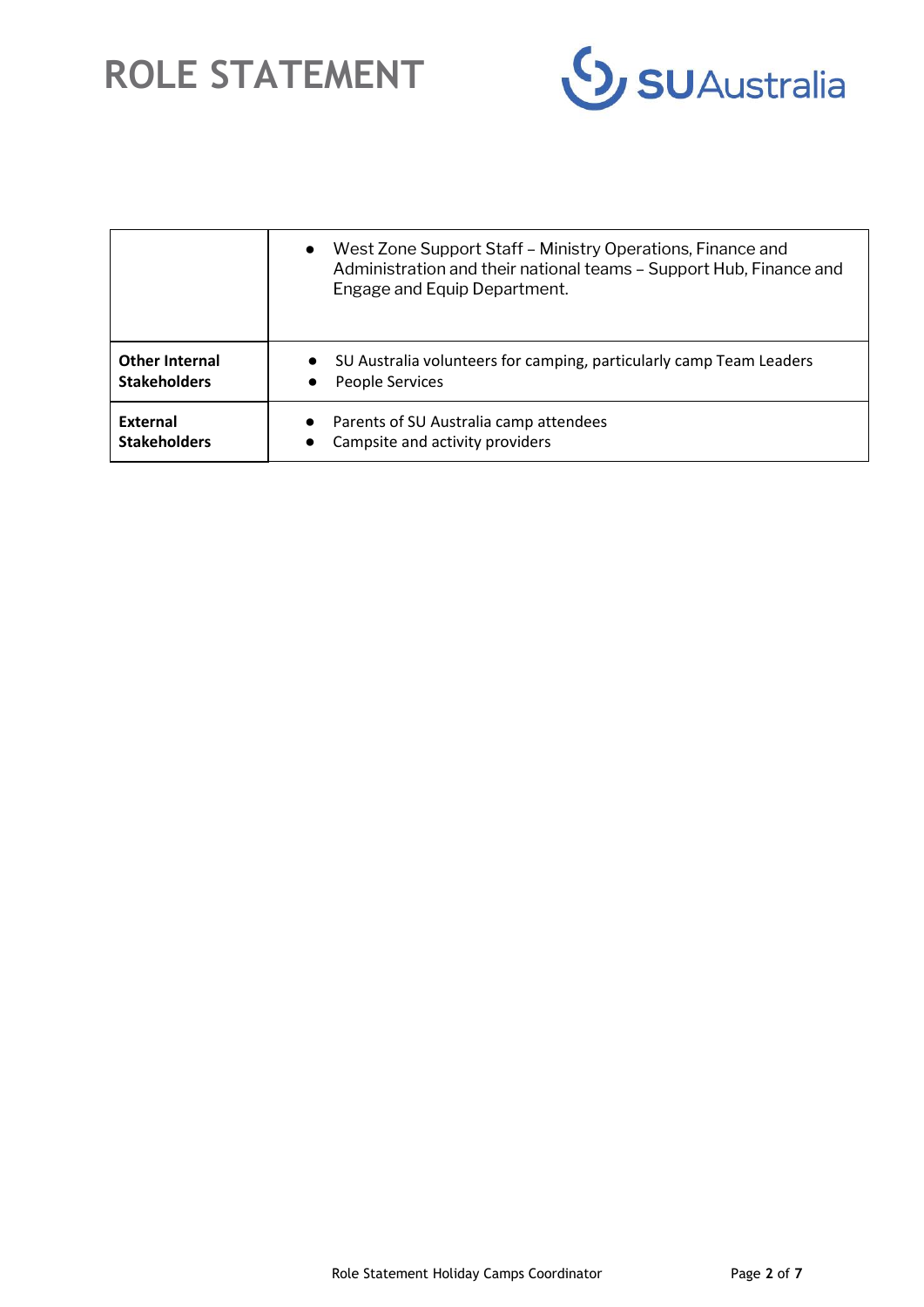

 $\overline{\phantom{0}}$ 

| <b>Key Accountabilities</b>                                                     |                                                                                                                                                                                                                                                                                                                                                                                                                                                                                                                                                                                                                                                                                                                                                                                                                                                                                                                                                                                                                                                                                                                                                                                                                                                                                                                                                                                                                                                                                                                                                                                                 |
|---------------------------------------------------------------------------------|-------------------------------------------------------------------------------------------------------------------------------------------------------------------------------------------------------------------------------------------------------------------------------------------------------------------------------------------------------------------------------------------------------------------------------------------------------------------------------------------------------------------------------------------------------------------------------------------------------------------------------------------------------------------------------------------------------------------------------------------------------------------------------------------------------------------------------------------------------------------------------------------------------------------------------------------------------------------------------------------------------------------------------------------------------------------------------------------------------------------------------------------------------------------------------------------------------------------------------------------------------------------------------------------------------------------------------------------------------------------------------------------------------------------------------------------------------------------------------------------------------------------------------------------------------------------------------------------------|
| <b>Accountability areas</b>                                                     | <b>Responsibilities</b>                                                                                                                                                                                                                                                                                                                                                                                                                                                                                                                                                                                                                                                                                                                                                                                                                                                                                                                                                                                                                                                                                                                                                                                                                                                                                                                                                                                                                                                                                                                                                                         |
| Coordination of SU Australia<br><b>Holiday Camps</b>                            | Recruiting, pastorally caring for, training and<br>$\bullet$<br>developing Holiday Camp Team Leaders.<br>Gathering camp information from Team Leaders for<br>$\bullet$<br>seasonal promotion (including budgets).<br>Offering specialist advice, resources and training to<br>$\bullet$<br>camps and camps personnel as required.<br>Developing and using appropriate checklists with<br>$\bullet$<br>Team Leaders to assist them in the planning and<br>running of camps.<br>Assisting Team Leaders to implement SU Australia<br>$\bullet$<br>guidelines and policies in the field, including reviewing<br>and signing Permission to Proceed for Holiday<br>Camps.<br>Assisting new camps and teams to plan and develop a<br>$\bullet$<br>well run program.<br>Keeping informed of best practice and new initiatives<br>$\bullet$<br>in camping and integrating them into SU Australia<br>camps.<br>Integrating current mission theory and practice into<br>$\bullet$<br>the camping program and working with Team<br>Leaders on this.<br>Ensuring that Holiday Camps volunteers are<br>$\bullet$<br>appropriately screened under SU Australia guidelines.<br>Reviewing and approving Department of Child<br>$\bullet$<br>Protection applications in partnership with Team<br>Leaders.<br>Overseeing the camp application process in<br>$\bullet$<br>partnership with the administrative staff.<br>Remaining contactable during camping seasons, to<br>assist Team Leaders as necessary.<br>Coordinating and overseeing the evaluation, follow up<br>and review process for all holiday camps. |
| Oversee the growth and<br>development of current and new<br>camping initiatives | Evaluating cultural trends and societal needs and<br>$\bullet$<br>opportunities and developing new camps to meet<br>these.<br>Working with West Zone management in the<br>$\bullet$<br>formulation of strategic plans for growing holiday<br>camping, taking particular note of areas that need<br>assistance.<br>Identifying and following up individuals and contacts<br>$\bullet$<br>who could grow the program.<br>Recruiting and developing Camp Team Leaders and<br>$\bullet$<br>assisting them to develop camp ideas.                                                                                                                                                                                                                                                                                                                                                                                                                                                                                                                                                                                                                                                                                                                                                                                                                                                                                                                                                                                                                                                                    |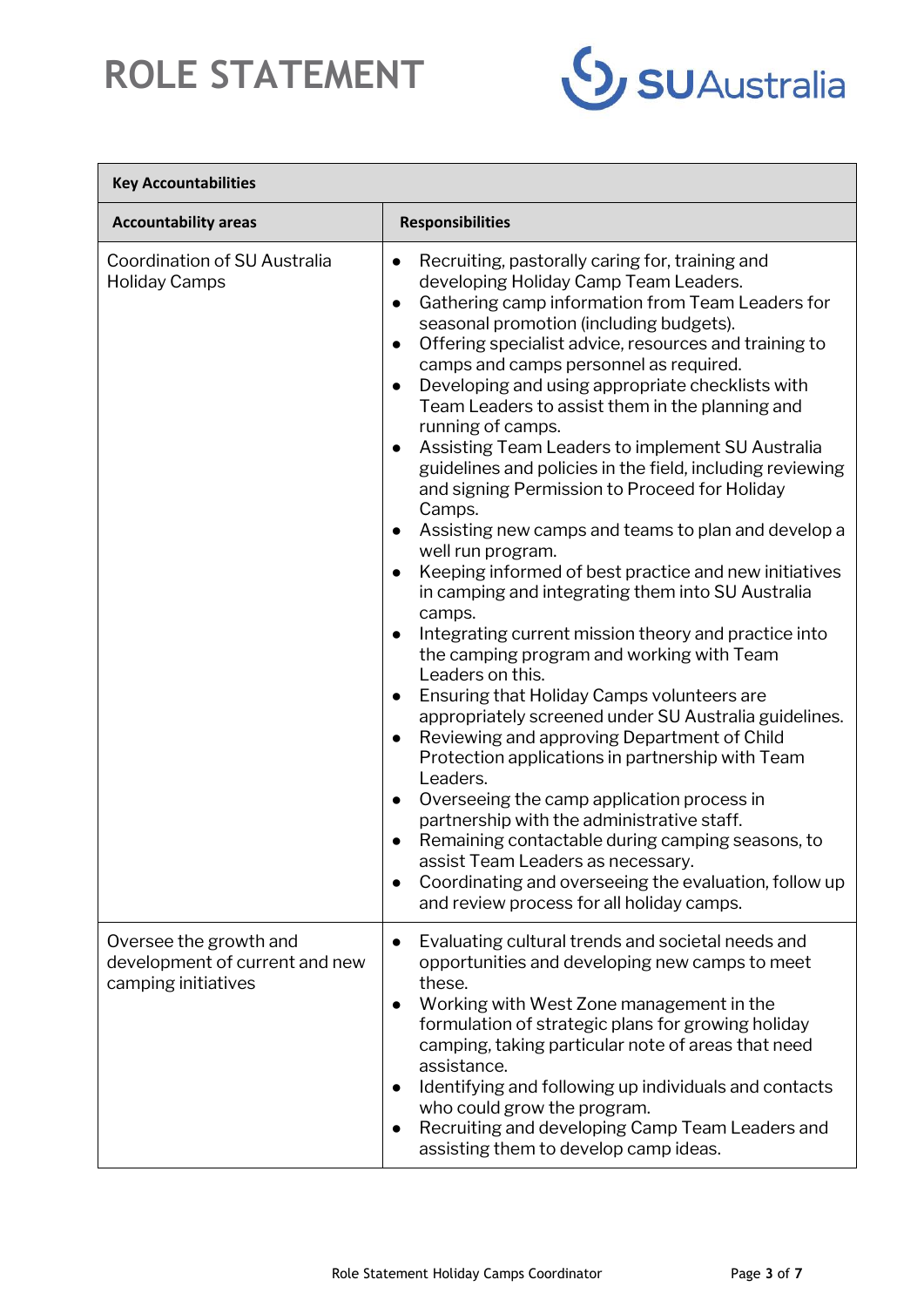

|                                              | Compiling and following up potential Team Leader<br>$\bullet$<br>information, including using past camps volunteer<br>information.<br>Ensuring that information about contacts and<br>interested individuals is tracked and recorded as<br>required.<br>Coordinating training to facilitate growth and<br>$\bullet$<br>strengthen teams.                                                                                                                                                                                                                                                                                                                                                             |
|----------------------------------------------|------------------------------------------------------------------------------------------------------------------------------------------------------------------------------------------------------------------------------------------------------------------------------------------------------------------------------------------------------------------------------------------------------------------------------------------------------------------------------------------------------------------------------------------------------------------------------------------------------------------------------------------------------------------------------------------------------|
| Oversee the care and growth of<br>volunteers | Supporting, equipping and pastorally caring for<br>$\bullet$<br>Holiday Camps volunteers.<br>Identifying training needs amongst Holiday Camps<br>$\bullet$<br>volunteers and Team Leaders.<br>Linking with the emerging leadership development<br>program of West Zone to develop and follow up<br>potential Holiday Camps volunteers.<br>Developing Junior Leader processes and pathways to<br>$\bullet$<br>develop emerging Holiday Camps leaders.<br>Ensuring that Holiday Camps volunteers are followed<br>up and thanked, through events, communications and<br>gifts.                                                                                                                          |
| Promotion of SU Australia Camps              | Promoting the camping program of West Zone in a<br>$\bullet$<br>variety of contexts; to individuals, churches and<br>outside organisations.<br>Working with West Zone management to formulate<br>$\bullet$<br>strategic plans for promotion to participants.<br>Ensuring that promotional materials are produced as<br>$\bullet$<br>necessary, including the brochure, generic cards and<br>the website presence.<br>Ensuring the Holiday Camps mailout list is being<br>$\bullet$<br>maintained and developed, working to ensure that<br>materials go to the right people.<br>Ensuring that things are done to encourage referrals<br>and word of mouth promotion of SU Australia Holiday<br>Camps. |
| Team contribution                            | Contribute to the immediate team and the broader<br>$\bullet$<br>teams in SU Australia<br>Participate in SU Australia devotion activities<br>including prayer retreats<br>Contribute at team meetings<br>$\bullet$<br>Participate in wider organisation-based activities and<br>$\bullet$<br>learning opportunities<br>Demonstrate behaviour in line with a child safe<br>$\bullet$<br>culture<br>Comply with WHS requirements<br>$\bullet$<br>Protect own health and safety                                                                                                                                                                                                                         |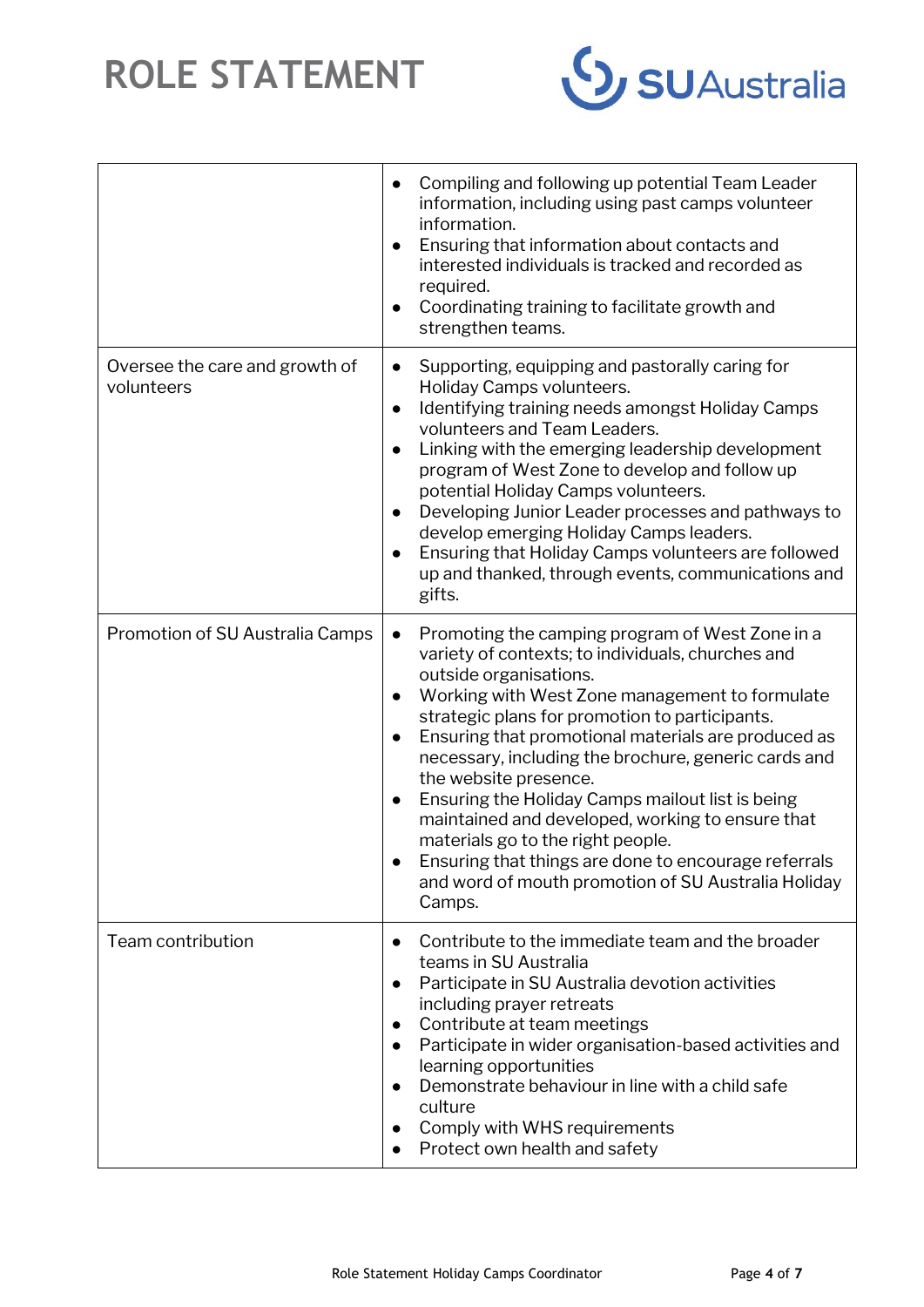

| $\bullet$ Protect safety of others. Report hazards, risks and all<br>incidents. |
|---------------------------------------------------------------------------------|
|                                                                                 |

### **Qualifications and experience**

- Experience in and understanding of Christian camping will be highly regarded
- Experience in facilitating programs for children and young people (preferably within a Christian ministry context)
- Experience in leading and training volunteers

| <b>Competencies</b>                          |                                                                                                                                                                                                                                                                                                                                                                                                                                               |
|----------------------------------------------|-----------------------------------------------------------------------------------------------------------------------------------------------------------------------------------------------------------------------------------------------------------------------------------------------------------------------------------------------------------------------------------------------------------------------------------------------|
| <b>Competency areas</b>                      | <b>Definitions</b>                                                                                                                                                                                                                                                                                                                                                                                                                            |
| <b>Technical / Professional</b>              | Ability to develop, mentor and support camp leaders<br>$\bullet$<br>Ability to develop program materials suitable for a school context<br>$\bullet$<br>Ability to train camp leaders and run training events<br>$\bullet$<br>Understanding of mission practice and theory and ability to relate<br>$\bullet$<br>this to SU Australia's camping context<br>Ability to create networks and build interest in SU Australia's<br>camping programs |
| <b>Attention to detail</b>                   | Accomplishing tasks, no matter how small, showing concern for all<br>aspects of the job. Accurately checking processes and tasks. Ensuring<br>others can rely on the accuracy of work completed by the incumbent.                                                                                                                                                                                                                             |
| <b>Collaboration</b>                         | Working effectively with others in the organisation (including fellow<br>team members and people in other teams) to accomplish organisational<br>goals and to identify and resolve problems.                                                                                                                                                                                                                                                  |
| <b>Communication (verbal and</b><br>written) | Using effective interpersonal skills to present ideas and views to<br>individuals or groups (including nonverbal communication). Targeting<br>presentations to the characteristics and needs of the audience (should<br>the role require giving presentations).<br>Expressing ideas clearly in any written format (memo, email, and letter)<br>with correct spelling, grammar and structure.                                                  |
| <b>Continuous improvement</b>                | Using initiative to identify and suggest improvements to processes and<br>procedures. Analysing options for procedural improvements and<br>documenting outcomes.                                                                                                                                                                                                                                                                              |
| <b>Customer service</b>                      | Making efforts to listen to and understand stakeholders (both internal<br>and external). Anticipating stakeholders' needs and giving high priority<br>to stakeholder satisfaction.                                                                                                                                                                                                                                                            |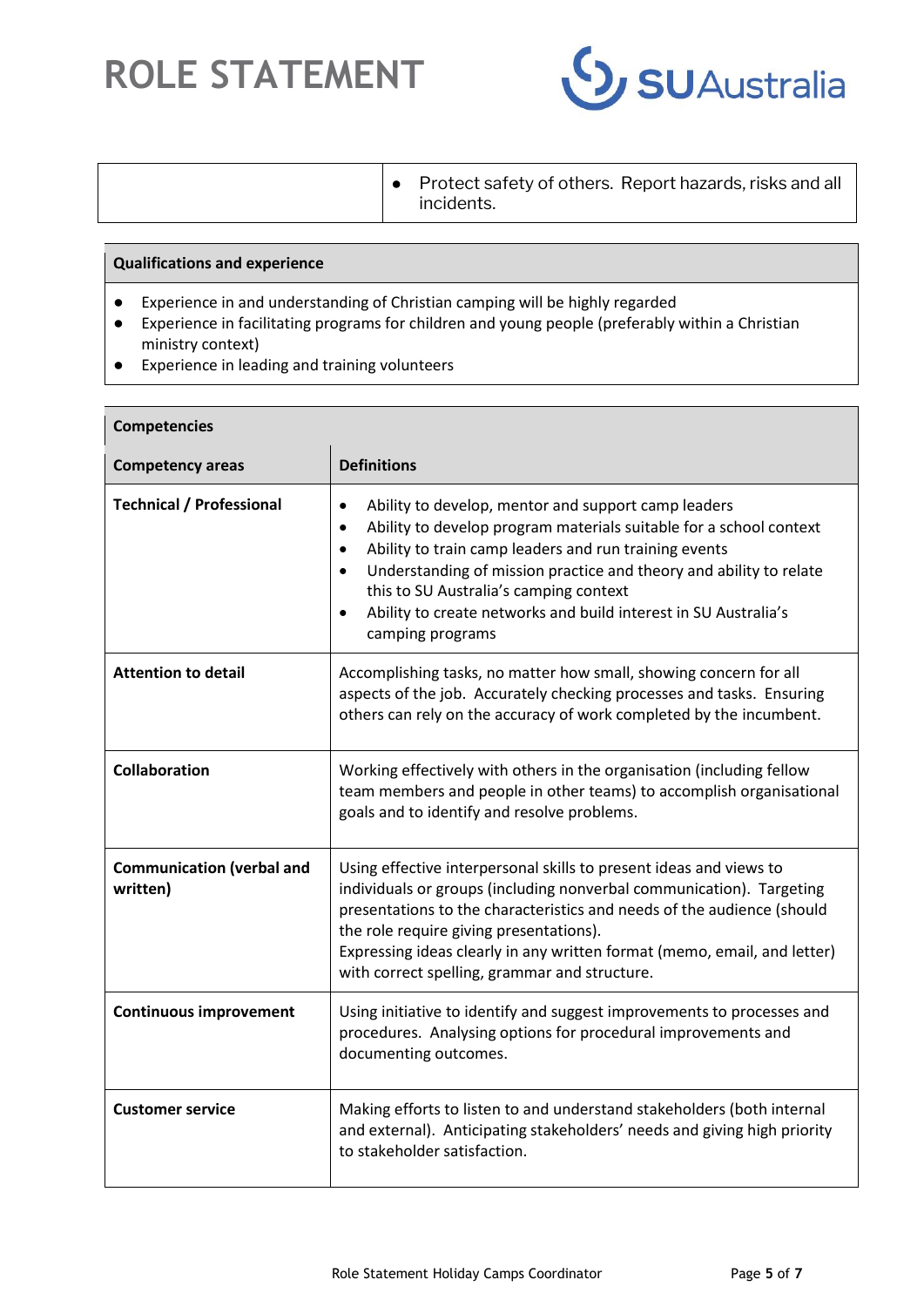

| <b>Problem solving</b> | Analysing problems effectively, evaluating alternative courses of action,<br>exercising sound judgement and taking action in line with the level of<br>authority of the role.                                                                                                                                                                                                                                                                                                                                                                                                                                                                                                                                                                                                                                                                                                                                                    |
|------------------------|----------------------------------------------------------------------------------------------------------------------------------------------------------------------------------------------------------------------------------------------------------------------------------------------------------------------------------------------------------------------------------------------------------------------------------------------------------------------------------------------------------------------------------------------------------------------------------------------------------------------------------------------------------------------------------------------------------------------------------------------------------------------------------------------------------------------------------------------------------------------------------------------------------------------------------|
| Self-management        | Managing one's own wellbeing and workplace behavior in order to<br>contribute to a positive culture within SU Australia. This includes:<br>Maintaining and promoting social, ethical and organisational norms<br>in line with a Christian ethos;<br>Taking actions that indicate a consideration for the feelings and<br>needs of others; being aware of the impact of one's own behaviour;<br>Maintaining stable performance under pressure and managing one's<br>own stress effectively;<br>Handling disappointment and/or rejection while maintaining<br>$\bullet$<br>effectiveness;<br>Demonstrating perseverance by staying with a plan of action until<br>the desired objective is achieved or is no longer required; and<br>Being open to change and willing to adapt to new directions; adapting<br>working style to blend with changes; and articulating workplace concerns<br>in a respectful and constructive manner. |
| <b>Teamwork</b>        | Active participation in team effectiveness. Taking actions that<br>demonstrate consideration for the feelings and needs of others. Being<br>aware of the effect of one's behaviour on others. Proactively developing<br>relationships. Using appropriate interpersonal styles and methods to<br>inspire, guide and persuade others toward goal achievement. Working<br>independently to a high performance standard when required.                                                                                                                                                                                                                                                                                                                                                                                                                                                                                               |
| <b>Time management</b> | Organising one's own workload to prioritise tasks appropriately and<br>meet deadlines. Adjusting personal work routines to complete tasks<br>required by others when necessary. Considering other people's needs<br>when determining order of work to be completed. Being proactive.                                                                                                                                                                                                                                                                                                                                                                                                                                                                                                                                                                                                                                             |

#### **Additional Requirements**

The role requires some out-of-hours work.

SU Australia requires that the incumbent:

- 1. agree with, and agree to work under, the aims, beliefs and working principles of SU
- 2. be able to demonstrate a living and personal relationship with Jesus Christ
- 3. be able to show strong Christian character evidenced by servant leadership, valuing of people in general and marginalised people in particular
- 4. be a respectable member of a local Christian church we recognise
- 5. be in receipt of a current positive Working With Children Check for the purposes of child related employment